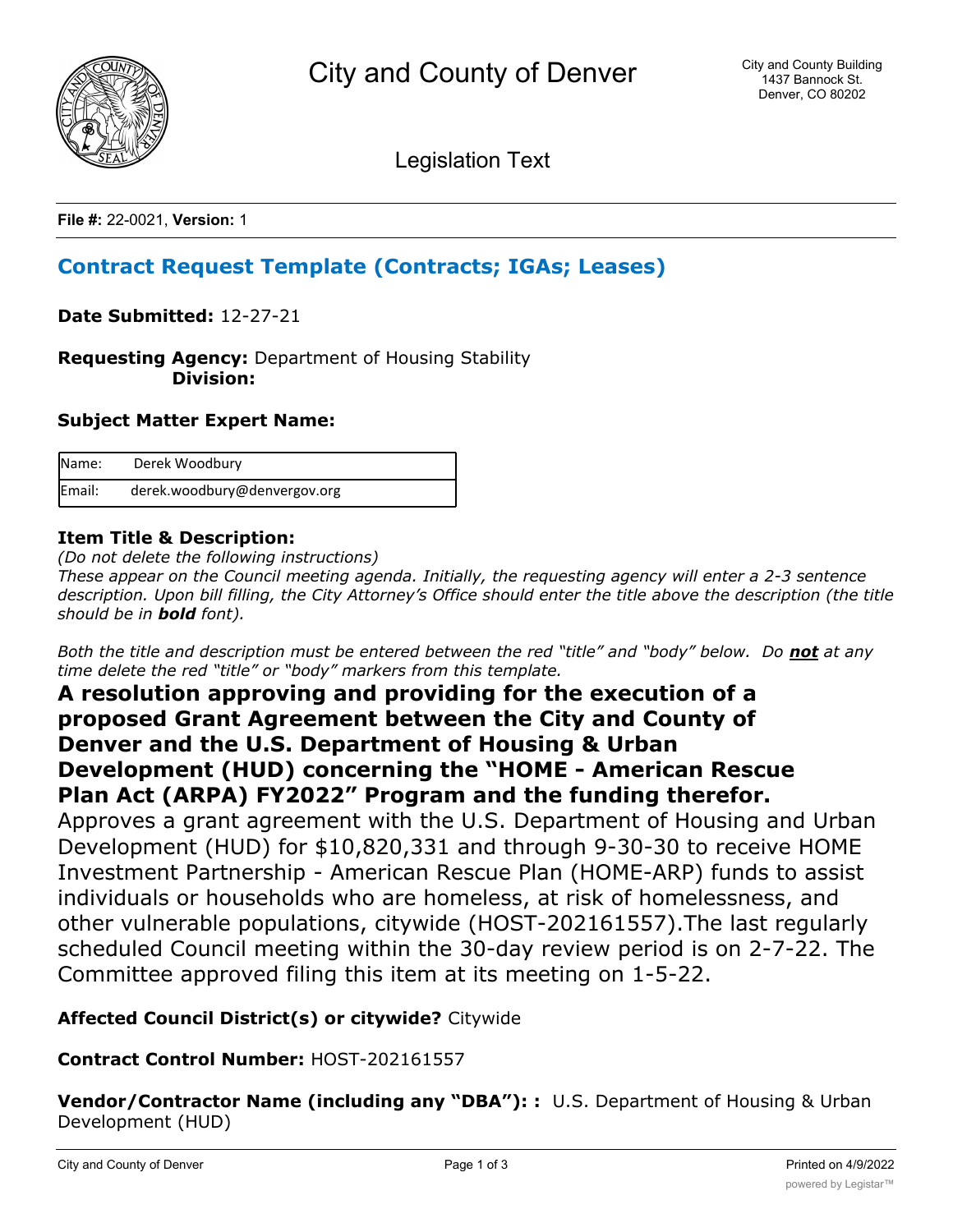### **Type and Scope of services to be performed:**

The America Rescue Plan provides \$5 billion nationally to assist individuals or households who are homeless, at risk of homelessness, and other vulnerable populations, by providing housing, rental assistance, supportive services, and non-congregate shelter, to reduce homelessness and increase housing stability across the country. These grant funds will be administered through the HOME Investment Partnerships Program (HOME).

Denver has been awarded \$10,820,331 that can be used for four eligible activities:

- Production or Preservation of Affordable Housing
- Tenant-Based Rental Assistance
- Supportive Services, Homeless Prevention Services, and Housing Counseling
- Purchase and Development of Non-Congregate Shelter

#### **Location (if applicable):**

## **WBE/MBE/DBE goals that were applied, if applicable (construction, design, Airport concession contracts):**

#### **Are WBE/MBE/DBE goals met (if applicable)?**

**Is the contract new/a renewal/extension or amendment?**

**Was this contractor selected by competitive process or sole source?**

**For New contracts Term of initial contract:** 9/20/2021 - 9/30/2030

**Options for Renewal:**

**How many renewals (i.e. up to 2 renewals)? Term of any renewals (i.e. 1 year each):**

**Cost of initial contract term:** \$10,820,331

**Cost of any renewals:**

**Total contract value council is approving if all renewals exercised:**

**For Amendments/Renewals Extensions:**

**Is this a change to cost/pricing; length of term; terms unrelated to time or price (List all that apply)?**

*If length changing* **What was the length of the term of the original contract?**

**What is the length of the extension/renewal?**

#### **What is the revised total term of the contract?**

## *If cost changing*